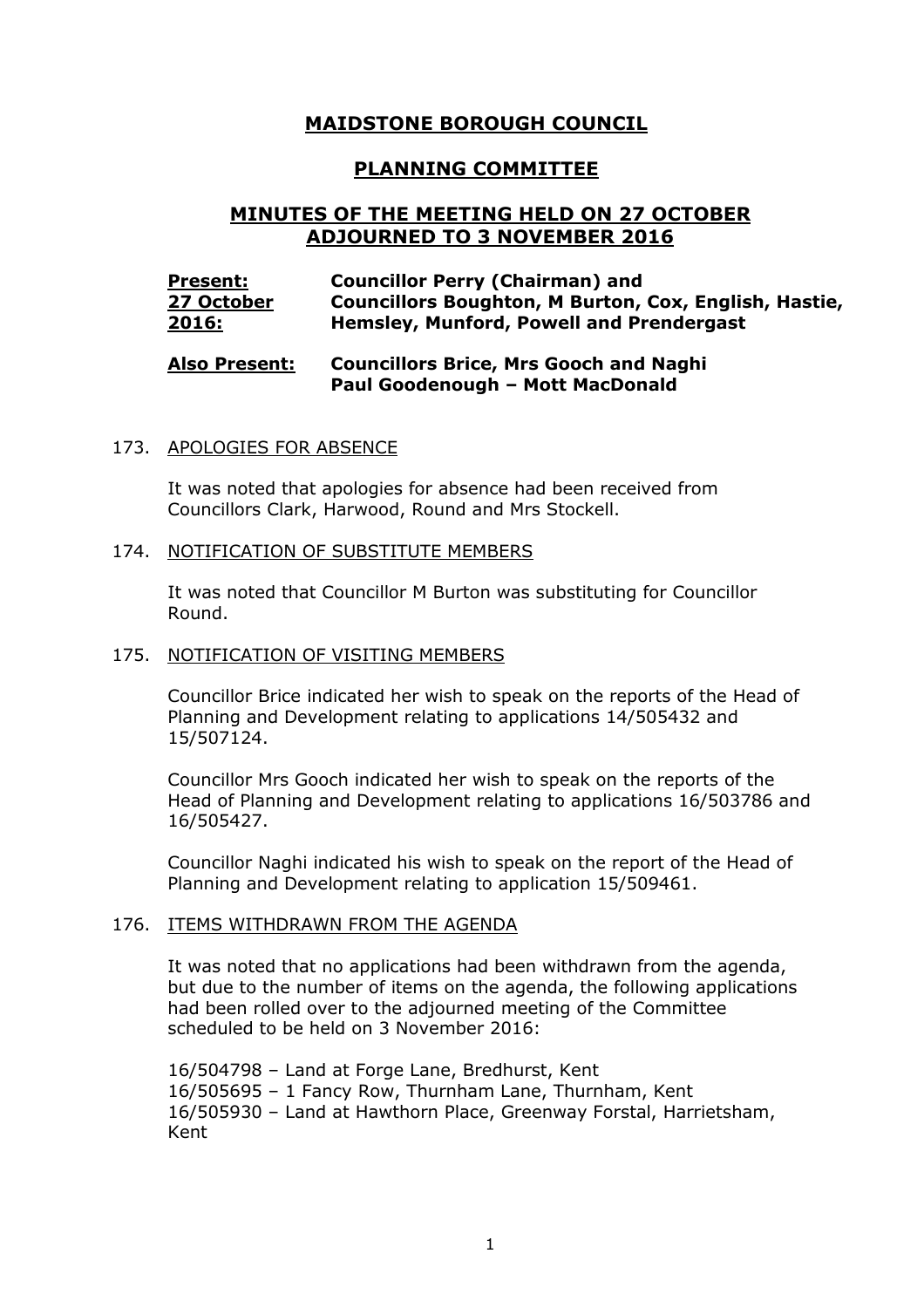# 177. URGENT ITEMS

The Chairman stated that, in his opinion, the update reports of the Head of Planning and Development should be taken as urgent items as they contained information relating to the applications to be considered at the meeting.

# 178. DISCLOSURES BY MEMBERS AND OFFICERS

Councillor Brice disclosed an Other Significant Interest in the report of the Head of Planning and Development relating to application 15/510186 as the financial position of an associated person was potentially affected.

Councillor Prendergast stated that she used to sit on the CPRE Committee, and she was sure that the Committee had commented on applications 14/505432, 15/507124 and 15/510186 in the past. However, she did not take part in these discussions, and intended to speak and vote when the applications were considered.

# 179. DISCLOSURES OF LOBBYING

All Members stated that they had been lobbied on the reports of the Head of Planning and Development relating to applications 14/505432, 15/507124, 15/509461 and 15/510186.

Councillor Munford stated that he had been lobbied on the report of the Head of Planning and Development relating to application 16/503786.

Councillors Boughton, Cox, English, Hemsley and Munford stated that they had been lobbied on the report of the Head of Planning and Development relating to application 16/505427.

## 180. EXEMPT ITEMS

**RESOLVED**: That legal advice to assist Members in their determination of applications 14/505432, 15/507124 and 15/510186 be considered in public, but the information contained therein should remain private. However, should Members wish to ask questions of the Officers about the advice, the public should be excluded from the meeting because of the likely disclosure of exempt information having applied the Public Interest Test.

The Chairman announced that he had been advised that he had predetermined the three Staplehurst applications. He did not think he had, but he accepted the advice, and would leave the meeting when the applications were discussed and the associated petition was presented. The Vice-Chairman would take the Chair in his absence.

# 181. MINUTES OF THE MEETING HELD ON 6 OCTOBER 2016

**RESOLVED:** That the Minutes of the meeting held on 6 October 2016 be approved as a correct record and signed.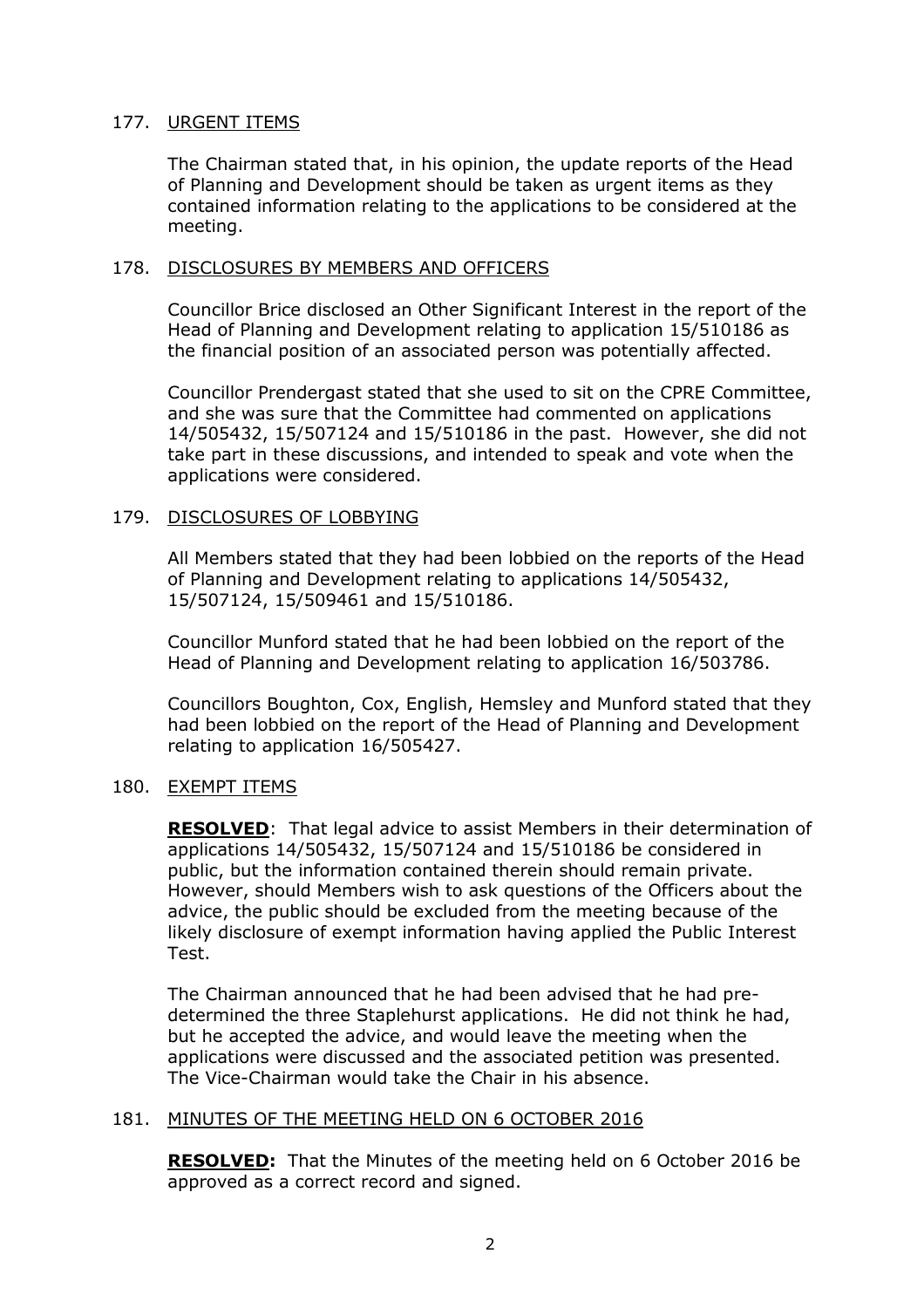## 182. ADJOURNMENT OF MEETING

The meeting was adjourned for ten minutes to enable the Committee to read the legal advice which had been provided to assist Members in their determination of applications 14/505432, 15/507124 and 15/510186 in a lawful and reasonable manner. The advice was circulated at the meeting to Members and Substitute Members only and all copies were returned to the Development Manager by the end of the meeting.

## 183. PRESENTATION OF PETITION

The Chairman (Councillor Perry) left the meeting whilst this item and the following four items were considered. The Vice-Chairman (Councillor English) took the Chair.

Councillor Brice presented a petition signed by over 130 people calling for a safe crossing at Cuckolds Corner, Staplehurst. Councillor Brice explained that the petition had been organised in response to the latest plans shared by the Planning Officers relating to the crossroads. The petitioners wanted to see any improvements made at the crossroads to include the following:

- Safe pavement widths and wide crossing points for all pedestrians, including wheelchair users, people using buggies, etc.;
- Safe pedestrian crossings at the crossroads as the current repositioning of the High Street crossing, away from the lights, was too close to a blind bend especially having regard to stopping distances;
- Extension of the double yellow lines on the Headcorn Road to stop traffic weaving in and out of parked cars; and
- Additional car lanes created only where there is the required minimum space for a busy A-road with a great deal of HGV/farm traffic.

Councillor Brice added that the emerging Local Plan and the Integrated Transport Strategy identified this crossroads as in need of improvements, and this should be for the benefit of all residents of Staplehurst, not just people driving through the village, and should focus as well on cyclists with the provision of cycling boxes and cycling lanes.

It was noted that the petition would be considered in conjunction with the reports of the Head of Planning and Development relating to applications 14/505432, 15/507124 and 15/510186 later in the meeting.

# 184. REFERENCE FROM THE COMMUNITIES, HOUSING AND ENVIRONMENT COMMITTEE - AIR QUALITY MITIGATION

The Committee considered a reference from the Communities, Housing and Environment Committee concerning the establishment of an Air Quality Working Group. It was noted that the Working Group, comprising five Members (three representing the Communities, Housing and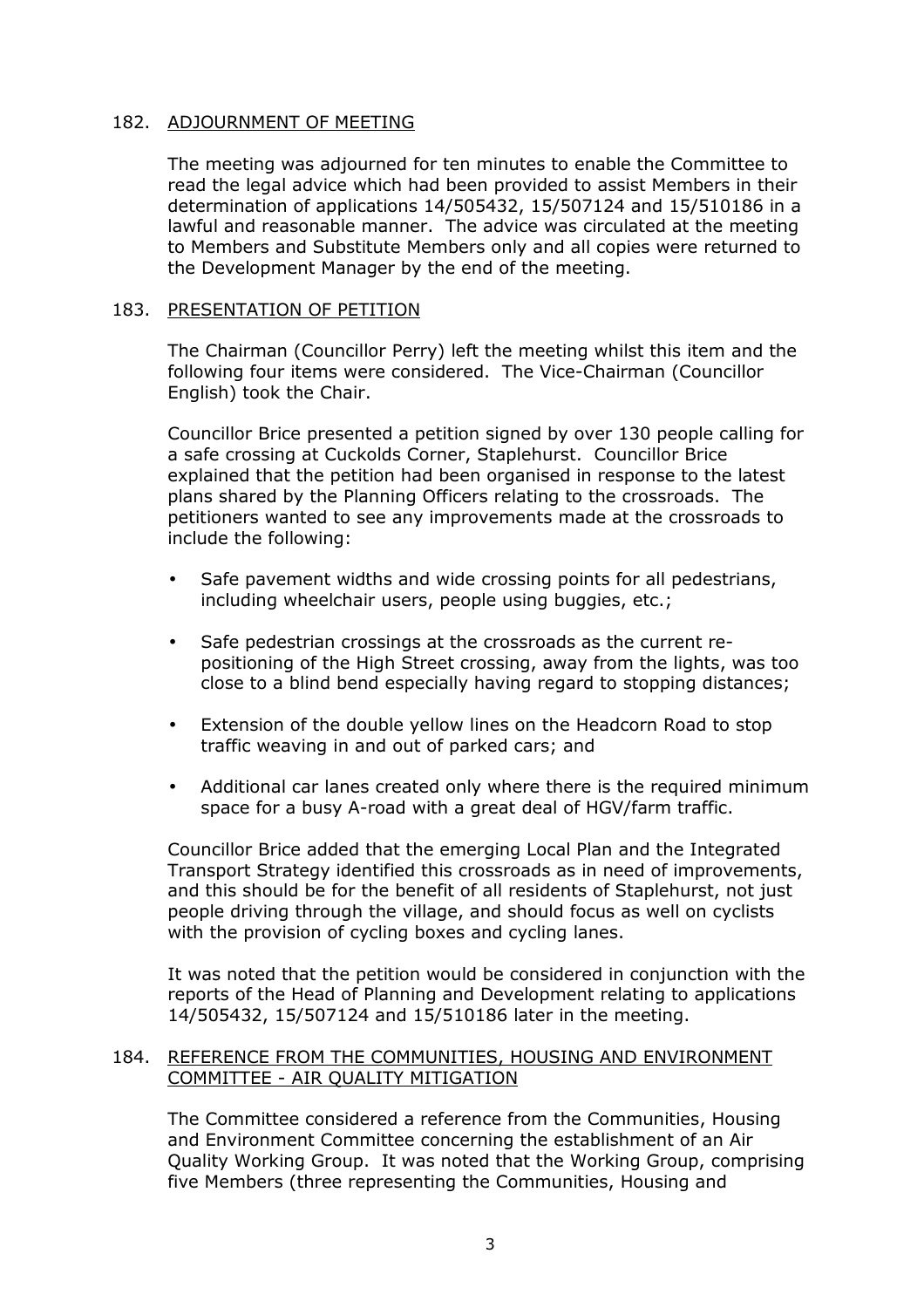Environment Committee and two representing the Strategic Planning, Sustainability and Transportation Committee) would be the appropriate forum for raising matters regarding air quality mitigation. The terms of reference of the Working Group would be agreed at its first meeting.

**RESOLVED:** That the establishment of an Air Quality Working Group be noted.

185. DEFERRED ITEM

14/504109 - ADVERTISEMENT CONSENT FOR THE INSTALLATION OF 2 NO. NON-ILLUMINATED METAL POLE MOUNTED SIGNS (RETROSPECTIVE APPLICATION) - HUNTON C OF E PRIMARY SCHOOL, BISHOPS LANE, HUNTON, KENT

The Development Manager advised Members that work was continuing on this application, and he hoped to be in a position to report it back to the Committee in the near future.

## 186. OVERVIEW OF HIGHWAYS ISSUES RELEVANT TO APPLICATIONS 14/505432, 15/507124 AND 15/510186 (THE THREE STAPLEHURST APPLICATIONS ON THE AGENDA)

The Development Manager provided an overview of the highways issues relevant to all three Staplehurst applications to be considered at the meeting.

Referring to pages 28 to 31 of the agenda, the Development Manager explained that the tables 1 and 3 showed the cumulative impact of development traffic on the A229/Headcorn Road/Marden Road junction, including a 10% reduction in development traffic by the use of Travel Plans, both with and without any physical mitigation works to the crossroads.

Tables 2 and 4 showed the scenarios without the Stanley Farm application for illustrative purposes.

The potential works to the crossroads had resulted in the Highway Authority and other parties raising road safety and convenience issues. After careful consideration, it was the Officers' recommendation that the mitigation proposed was acceptable. If no mitigation works were secured at the crossroads, the result would be more cars queuing at the junction.

# 187. EXCLUSION OF THE PUBLIC FROM THE MEETING

The Committee, wishing to consider legal advice relevant to the determination of applications 14/505432, 15/507124 and 15/510186 in private:

**RESOLVED:** That the public be excluded from the meeting for the following item of business because of the likely disclosure of exempt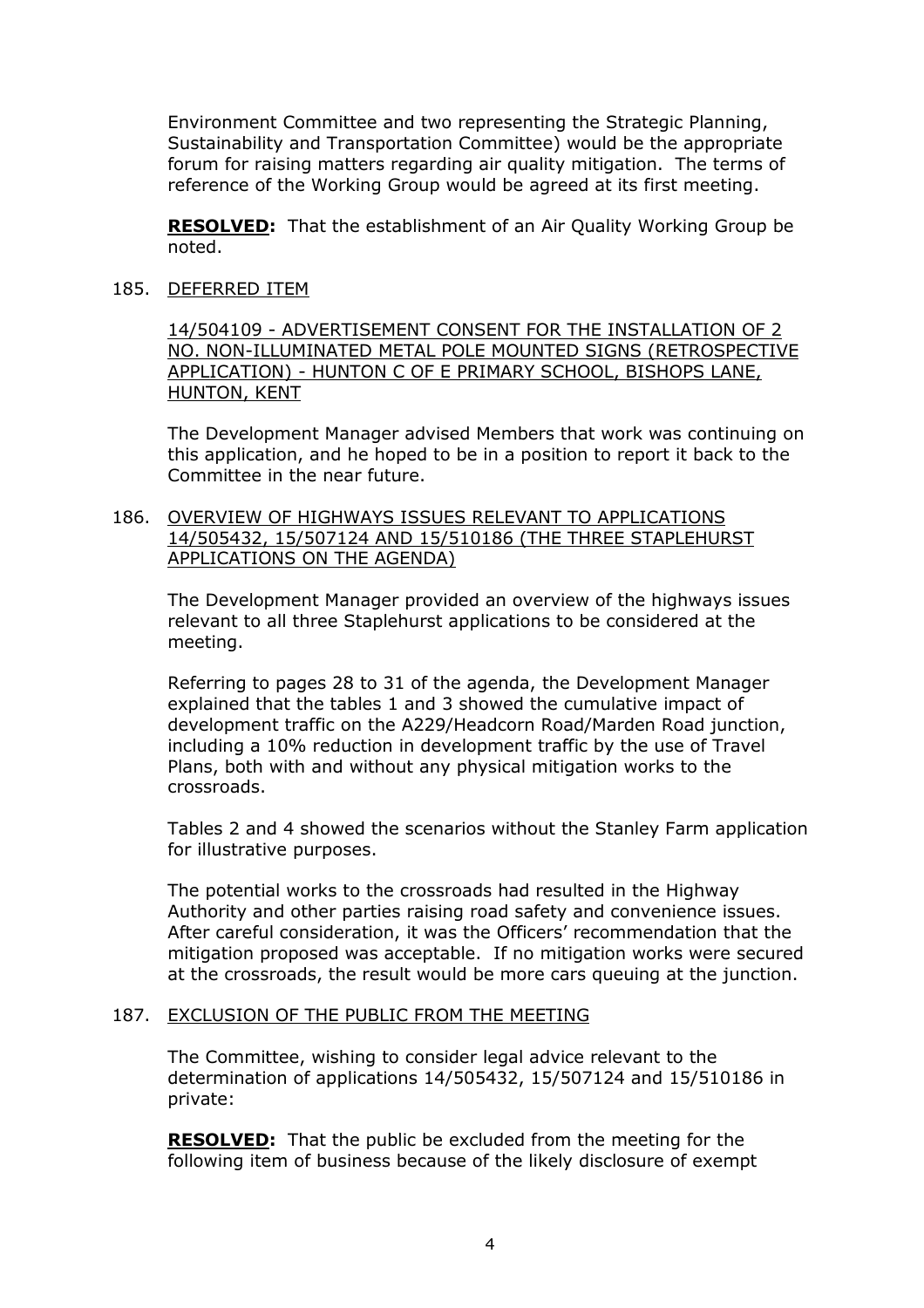information for the reason specified having applied the Public Interest Test:

Legal Advice Relevant to the Determination of Applications 14/505432, 15/507124 and 15/510186

# **Head of Schedule 12A and Brief Description**

5 – Information in respect of which a claim to legal professional privilege could be maintained in legal proceedings

The Development Manager advised the Committee that paragraph 3 of the advice should refer to applications 14/505432 and 15/510186 as seeking permission for the development identified in the respective site allocation policy in the submitted Local Plan. In addition, the last sentence of paragraph 43 should be deleted.

The Committee considered the legal advice and asked questions of the Officers relating to their approach to the issue of the severity of the cumulative highways impact on the A229/Headcorn Road/Marden Road junction, despite the views of Kent Highway Services, and the implications of Members being minded to make decisions otherwise than in accordance with the Officers' recommendations. Having considered the answers to these questions, the Committee:

**RESOLVED:** That the public be re-admitted to the meeting.

188. 14/505432 - RESIDENTIAL DEVELOPMENT TO PROVIDE 167 DWELLINGS, AREAS OF PUBLIC OPEN SPACE, ASSOCIATED LANDSCAPING AND INFRASTRUCTURE AND THE FORMATION OF NEW VEHICULAR ACCESS FROM HEADCORN ROAD AND PEDESTRIAN ACCESS FROM FISHERS ROAD, HURST CLOSE AND HEADCORN ROAD. EMERGENCY VEHICLE INGRESS ONLY FROM FISHERS ROAD - LAND NORTH OF HEADCORN ROAD, STAPLEHURST, KENT

The Chairman (Councillor Perry) left the meeting whilst this application was discussed. The Vice-Chairman (Councillor English) took the Chair.

The Committee considered the report and the urgent update reports of the Head of Planning and Development.

Councillor Burnham of Staplehurst Parish Council (against), Mr Dale, for the applicant, and Councillor Brice (Visiting Member) addressed the meeting.

Having regard to local representations about the proposed highway mitigation works, Members felt that the financial contribution of £59,953 towards junction improvements at the A229/Headcorn Road/Marden Road junction should be deleted from the Heads of Terms of the proposed S106 legal agreement.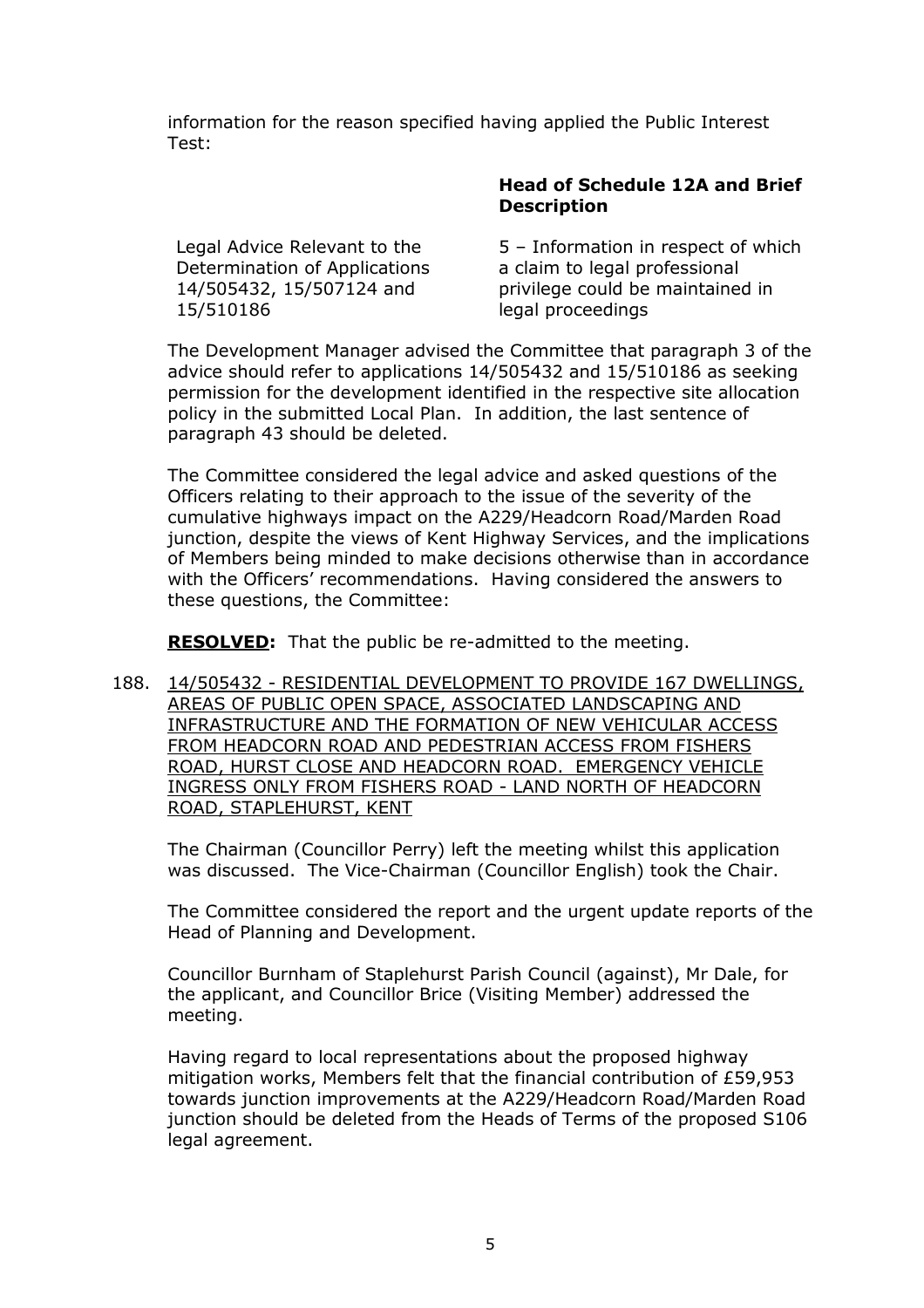**RESOLVED:** That subject to the prior completion of a S106 legal agreement in such terms as the Head of Legal Partnership may advise to secure the following:

The provision of 40% affordable residential units within the application site;

A financial contribution of £585,333.36 towards the Phase 2 expansion of the Headcorn Primary School;

A financial contribution of £97,862.76 towards land acquisition costs of the Headcorn Primary School expansion;

A financial contribution of £371,078.55 towards the Phase 3 expansion of Cornwallis school;

A financial contribution of £238,643 towards train station improvements at Staplehurst Station;

A financial contribution of £140,280 towards bus service enhancements to increase the frequency of services through Staplehurst village;

A financial contribution of £1,409.86 towards equipment to expand the range of youth focused activities able to take place in Staplehurst by KCC's commissioned youth worker;

A financial contribution of £8,018.64 towards libraries to address the demand from the development for additional book stock (supplied to Staplehurst Library);

A financial contribution of £5,126.39 towards the cost of providing additional laptops and software to the Adult Education delivery point at Staplehurst Library;

A financial contribution of £98,196 towards improvements and refurbishment of Jubilee Playing Fields and Play Area;

A financial contribution of £93,060 towards extension, refurbishment and/or upgrade of Staplehurst Health Centre;

The provision of a Residential Travel Plan to aim to achieve a 10% reduction in development traffic flows covering a 10 year monitoring period, and to include monitoring costs;

Annual monitoring and reporting of the effect of displaced traffic on highway routes surrounding the site ("rat-running" monitoring); and

A financial contribution towards suitable mitigation measures to combat any significant adverse traffic flow conditions as may be established by the monitoring exercise to be conducted (the Head of Planning and Development be given delegated powers to agree the financial contribution),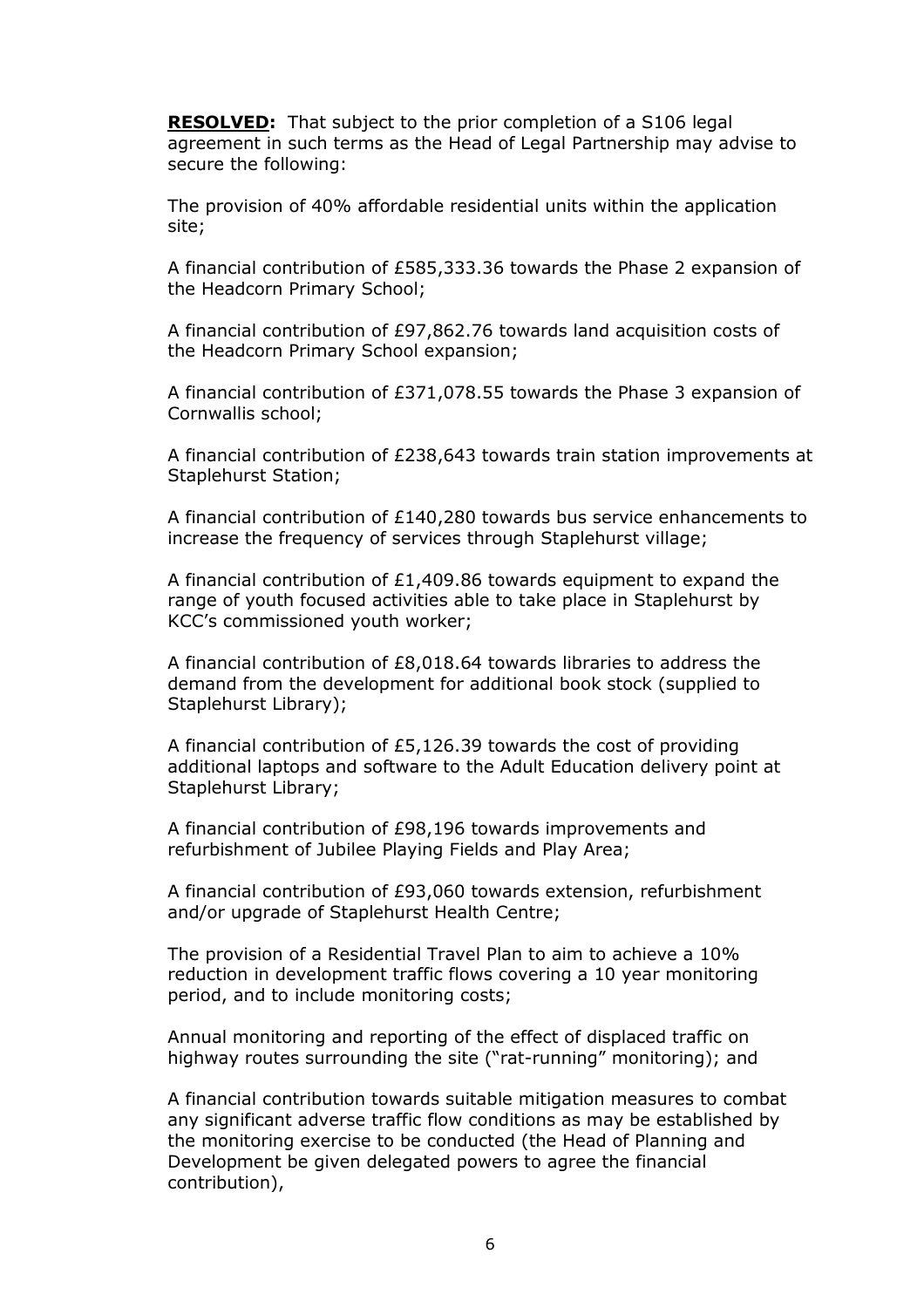the Head of Planning and Development be given delegated powers to grant permission subject to the conditions set out in the report as amended by the urgent update reports.

Voting:  $7 - For$   $1 - Against$   $1 - Abstention$ 

**FURTHER RESOLVED:** That the Maidstone Joint Transportation Board be requested to look at parking and traffic build up at the A229/Headcorn Road/Marden Road junction and, specifically, the possible implementation of double yellow lines on the Headcorn Road junction arm.

Voting: 9 – For 0 – Against 0 – Abstentions

189. 15/510186 - DEVELOPMENT OF SITE TO ACCOMMODATE 185 DWELLINGS, TOGETHER WITH ASSOCIATED ACCESS ROAD (INCLUDING RECONFIGURATION OF PILE LANE), CAR PARKING, LANDSCAPING AND OPEN SPACE - LAND AT FISHERS FARM, FISHERS ROAD, STAPLEHURST, KENT

The Chairman (Councillor Perry) left the meeting whilst this application was discussed. The Vice-Chairman (Councillor English) took the Chair.

Having disclosed an Other Significant Interest, Councillor Brice left the meeting when this application was discussed.

The Committee considered the report and the urgent update reports of the Head of Planning and Development.

Mrs Thatcher, an objector, Councillor Miss Sharp of Staplehurst Parish Council (against), and Miss Ashton, for the applicant, addressed the meeting.

Having regard to local representations about the proposed highway mitigation works, Members felt that the financial contribution of £68,415 towards junction improvements at the A229/Headcorn Road/Marden Road junction should be deleted from the Heads of Terms of the proposed S106 legal agreement.

# **RESOLVED:**

1. That subject to the prior completion of a S106 legal agreement in such terms as the Head of Legal Partnership may advise to secure the following:

The provision of 40% affordable residential units within the application site;

A financial contribution of £573,714.31 towards the Phase 2 of the Headcorn Primary School new expansion and site enlargement;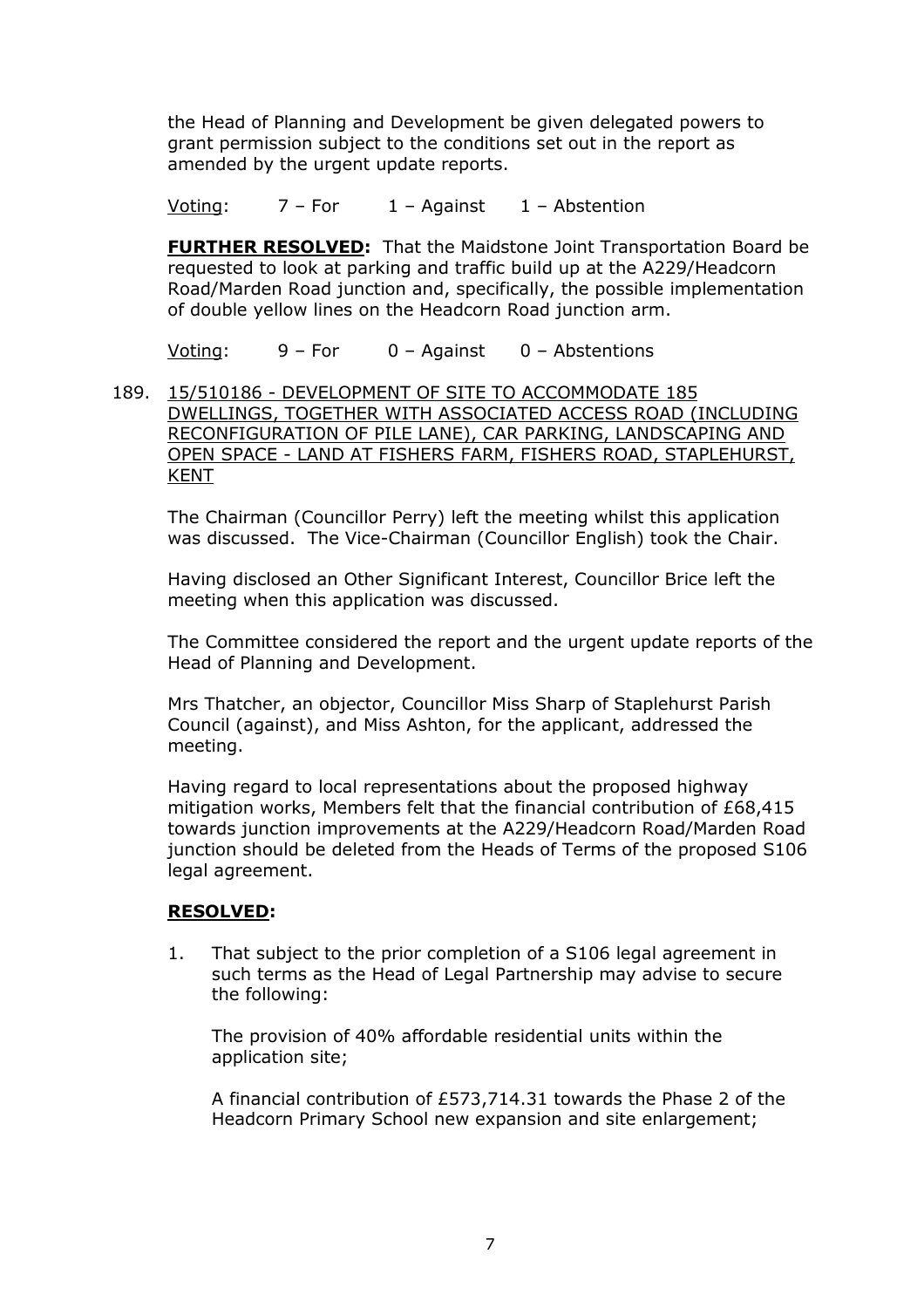A financial contribution of £95,920.15 towards the cost of acquiring additional land to accommodate the expansion of Headcorn Primary School:

A financial contribution of £365,769 towards the Phase 1 expansion of Cornwallis school;

A financial contribution of £264,365 towards train station improvements at Staplehurst Station;

A financial contribution of £155,400 towards bus service enhancements to increase the frequency of services through Staplehurst village;

A financial contribution of £1,596.78 towards youth equipment (supplied to Youth Workers and organisations covering Staplehurst);

A financial contribution of £5,678.88 towards the cost of providing additional laptops and software to the Adult Education delivery point at Staplehurst Library;

A financial contribution of £8,882.93 towards libraries to address the demand from the development for additional book stock (supplied to Staplehurst Library);

A financial contribution of £157,068 towards extension, refurbishment and/or upgrade of Staplehurst Health Centre;

A financial contribution of £14,568.75 towards the improvement of existing play facilities at the site known as Lime Trees;

The provision of a Residential Travel Plan to aim to achieve a 10% reduction in development traffic flows covering a 10 year monitoring period, and to include monitoring costs;

Annual monitoring and reporting of the effect of displaced traffic on highway routes surrounding the site ("rat-running" monitoring); and

A financial contribution towards suitable mitigation measures to combat any significant adverse traffic flow conditions as may be established by the monitoring exercise to be conducted (the Head of Planning and Development be given delegated powers to agree the financial contribution),

the Head of Planning and Development be given delegated powers to grant permission subject to the conditions set out in the report as amended by the urgent update reports.

2. That the Head of Planning and Development be given delegated powers to investigate the potential impact of headlights on the amenity of the dwelling immediately adjacent to the proposed Pile Lane access (Home Farm), and whether changes to the alignment of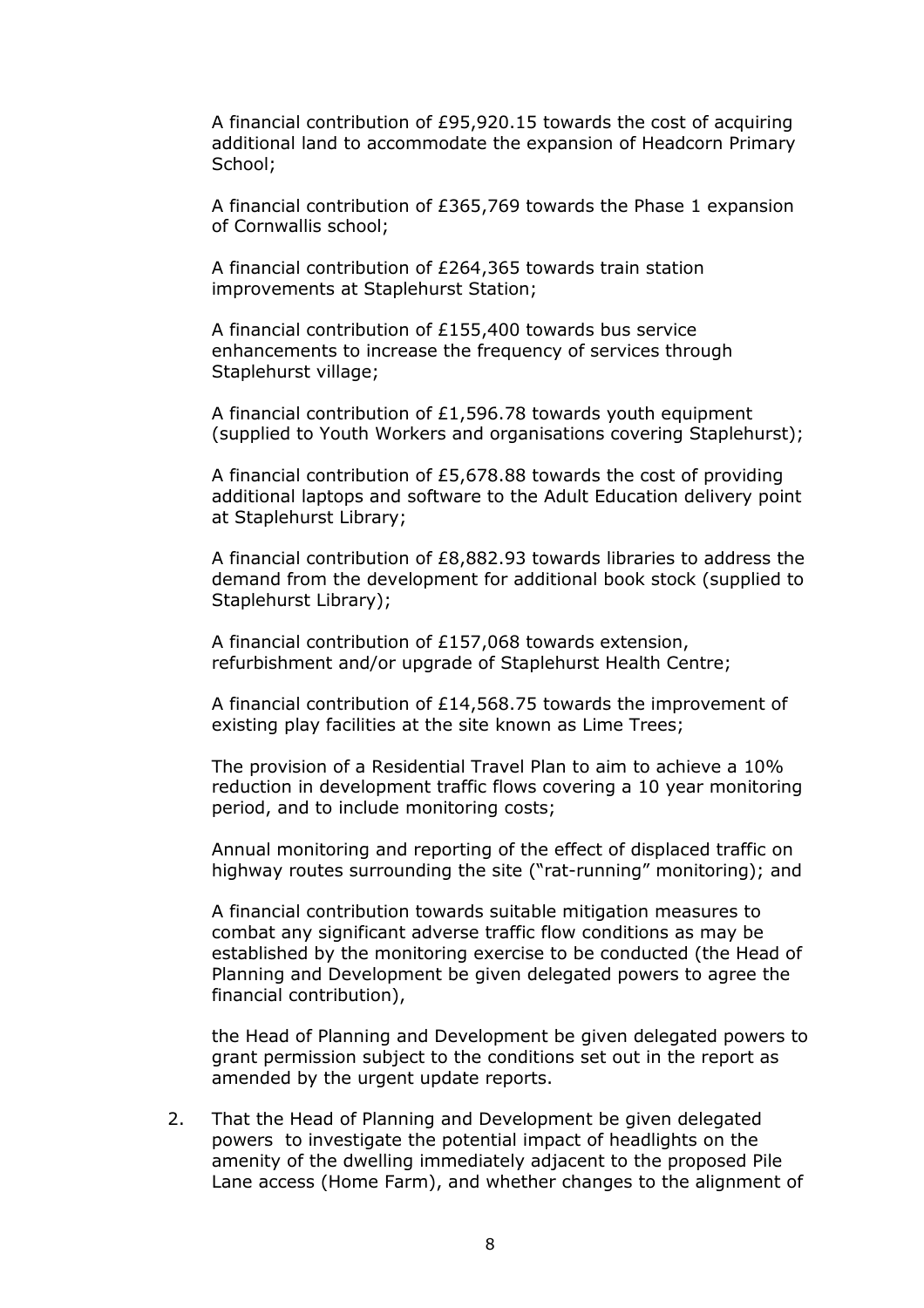the access are necessary to limit any impact, and to frame a condition as appropriate.

3. That the Head of Planning and Development be given delegated powers to investigate the possibilities of securing Local Need Housing as part of the affordable housing mix negotiations (but acknowledging that this may not be achievable for in-perpetuity provision).

Voting: 6 – For 2 – Against 1 – Abstention

190. 15/507124 - OUTLINE APPLICATION FOR THE ERECTION OF UP TO 110 DWELLINGS (ACCESS BEING SOUGHT WITH ALL OTHER MATTERS RESERVED FOR FUTURE CONSIDERATION) - STANLEY FARM, HEADCORN ROAD, STAPLEHURST, KENT

The Chairman (Councillor Perry) left the meeting whilst this application was discussed. The Vice-Chairman (Councillor English) took the Chair.

The Committee considered the report and the urgent update reports of the Head of Planning and Development.

Mr Lord, for objectors, Councillor Mrs Buller of Staplehurst Parish Council (against), Mr Hawkins, for the applicant, and Councillor Brice (Visiting Member) addressed the meeting.

# **RESOLVED:**

- 1. That the Planning Inspectorate be informed that if the applicant had not lodged an appeal against non-determination, the Council would have refused outline permission for the reasons set out in the report, as amended by the urgent update report circulated at the meeting, subject to delegated powers being given to the Head of Planning and Development to reword the second reason for refusal to cover all contributions except the financial contribution towards junction improvements at the A229/Headcorn Road/Marden Road junction.
- 2. That the Head of Planning and Development be given delegated powers in consultation with the Head of Legal Partnership to negotiate and agree the precise details of the S106 legal agreement to be submitted to the Planning Inspectorate as part of the appeal process.

Voting: 9 – For 0 – Against 0 – Abstentions

191. 15/509461 - DEMOLITION OF THE EXISTING CONCRETE GARAGES AND ERECTION OF 4 X TWO BEDROOM DWELLINGS - GARAGES R/O 48 GRECIAN STREET, MAIDSTONE, KENT

The Committee considered the report and the urgent update reports of the Head of Planning and Development.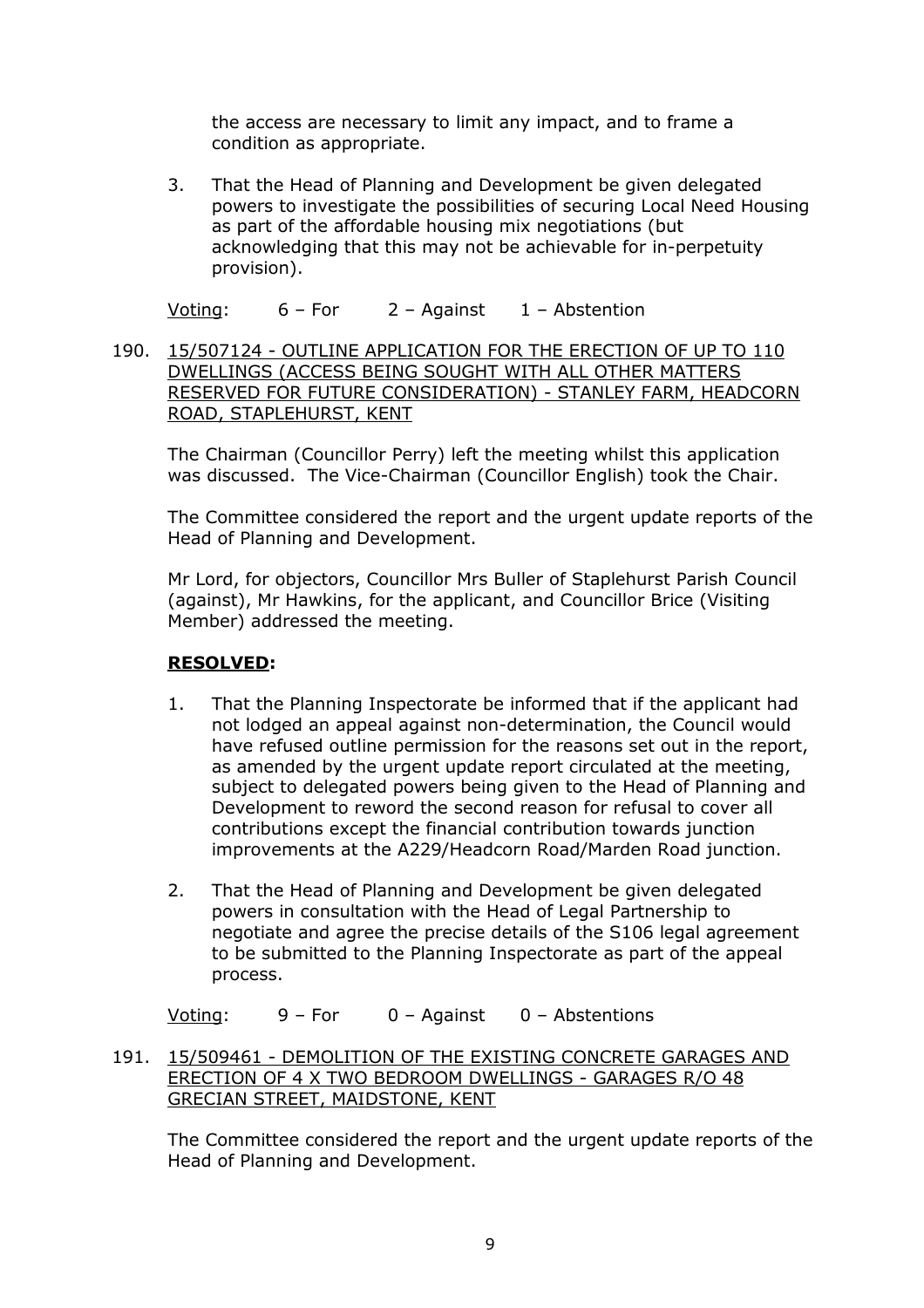Miss Grainger, an objector, Mr Barnes, for the applicant, and Councillor Naghi (Visiting Member) addressed the meeting.

Contrary to the recommendation of the Head of Planning and Development, the Committee agreed to refuse permission. In making this decision, Members felt that the development would be a cramped form of overdevelopment representing poor design that would be out of character with the local area and result in poor living conditions for future occupiers by virtue of the oppressive rearward outlook of the three terraced properties contrary to advice within the NPPF. Also, the development, due to its scale, proximity and the height difference caused by the falling land profile, would have an overbearing and oppressive impact on the residential amenity of the occupiers of neighbouring properties in Waterlow Road contrary to advice within the NPPF.

**RESOLVED:** That permission be refused for the following reasons:

- 1. The development would be a cramped form of overdevelopment representing poor design that would be out of character with the local area and result in poor living conditions for future occupiers by virtue of the oppressive rearward outlook of the three terraced properties contrary to advice within the NPPF.
- 2. The development, due to its scale, proximity and the height difference caused by the falling land profile, would have an overbearing and oppressive impact on the residential amenity of the occupiers of neighbouring properties in Waterlow Road contrary to advice within the NPPF.

Voting: 10 – For 0 – Against 0 - Abstentions

192. 16/505427 - ERECTION OF 35 DWELLINGS TOGETHER WITH THE PROVISION OF ASSOCIATED LANDSCAPING, EARTHWORKS, PARKING AND ACCESS - BELL FARM, NORTH STREET, BARMING, KENT

The Committee considered the report and the urgent update report of the Head of Planning and Development.

Mrs Burn, an objector, Mr Hawkins, for the applicant, and Councillor Mrs Gooch (Visiting Member) addressed the meeting.

**RESOLVED:** That subject to the prior completion of a S106 legal agreement in such terms as the Head of Legal Partnership may advise to secure the following:

The provision of 30% affordable residential units within the application site - 70% rental and 30% shared ownership;

A financial contribution, if required, for the NHS (the Head of Planning and Development be given delegated powers to finalise the details of the contribution as necessary);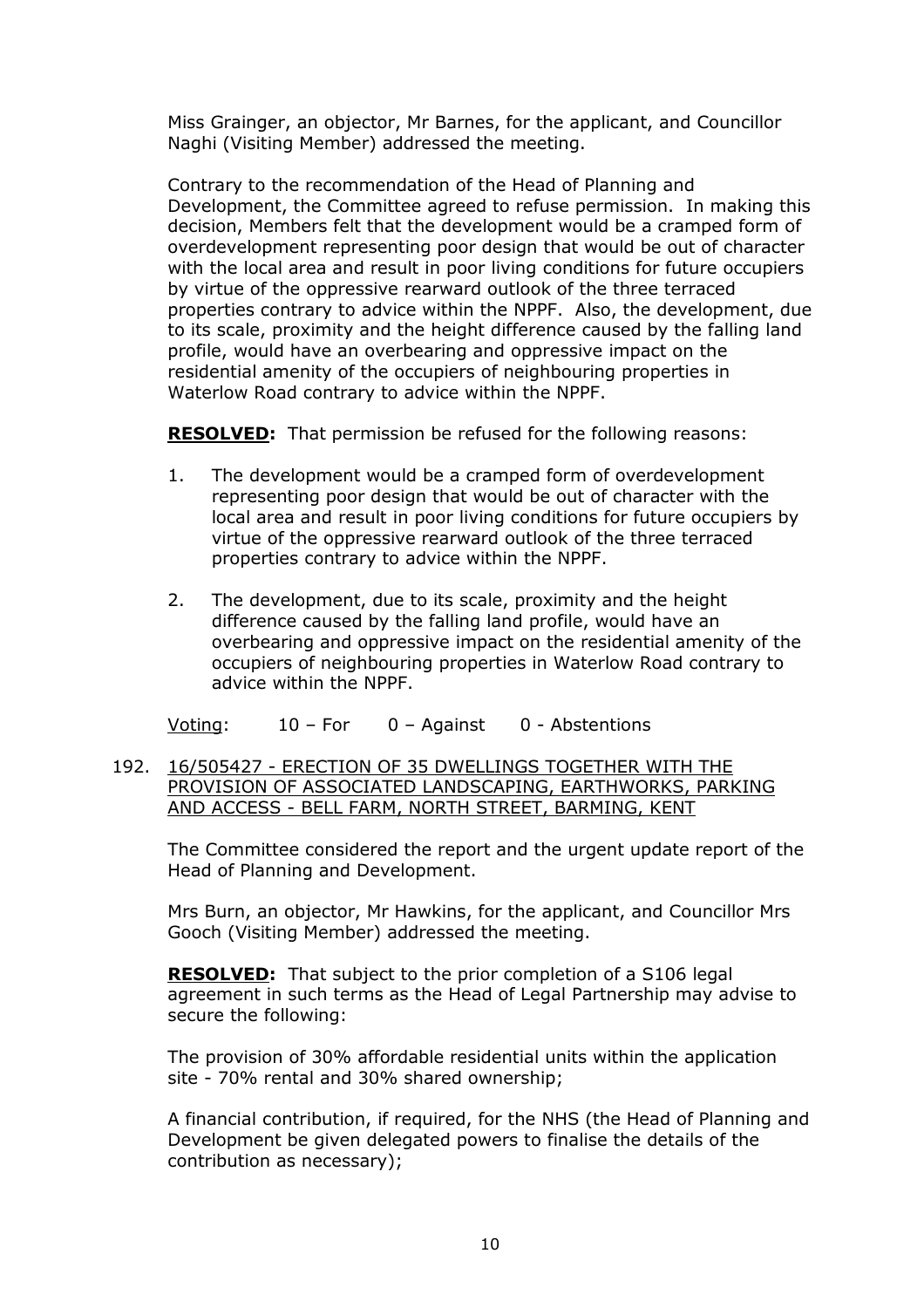A financial contribution of £80,862.88 (£2,360.96 per applicable house) towards the enhancement of teaching space at Barming Primary School;

A financial contribution of £80,823.15 (£2,359.80 per applicable house) towards the enhancement of teaching space at Maplesden Noakes School;

A financial contribution of £296.99 to be used to address the demand from the development for youth services locally (to be supplied to Infozone Youth Hub);

A financial contribution of £1,680.55 towards new book stock to be supplied to the Mobile Library service covering Barming;

A financial contribution of £55,125 (£1,575 per dwelling) towards the improvement of open space in the vicinity of the site; and

A financial contribution of £17,500 (£500 per dwelling) towards pedestrian crossing facilities at the Hermitage Lane/Heath Road junction,

the Head of Planning and Development be given delegated powers to grant permission subject to the conditions and informative set out in the report as amended by the urgent update report.

Voting:  $9 - For$   $1 - Againt$   $0 - Abst$ entions

193. LONG MEETING

Prior to 10.30 p.m., following consideration of the report of the Head of Planning and Development relating to application 16/505427, the Committee:

**RESOLVED:** That the meeting should continue to 11.00 p.m. if necessary.

194. 16/503786 - PROVISION OF A NEW ACCESS DRIVEWAY TO BARMING WATER TOWER FROM DRIVEWAY OF NO. 80 REDE WOOD ROAD COMPRISING DEMOLITION OF EXISTING GARAGE AND CONSTRUCTION OF A NEW DRIVE ACROSS REAR GARDEN OF NO 80; CONSTRUCTION OF NEW SINGLE GARAGE AT REAR; AND EXTENSION OF EXISTING DRIVEWAY TO WATER TOWER - BARMING WATER TOWER, NORTH POLE ROAD, BARMING, KENT

The Committee considered the report and the urgent update report of the Head of Planning and Development.

Councillor Mrs Gooch (Visiting Member) addressed the meeting.

**RESOLVED:** That permission be granted subject to the conditions set out in the report with the amendment of condition 5 as follows:

The laurel hedge planting shown on drawing no: GFSRD04 rev E shall be carried out within the first available planting season following